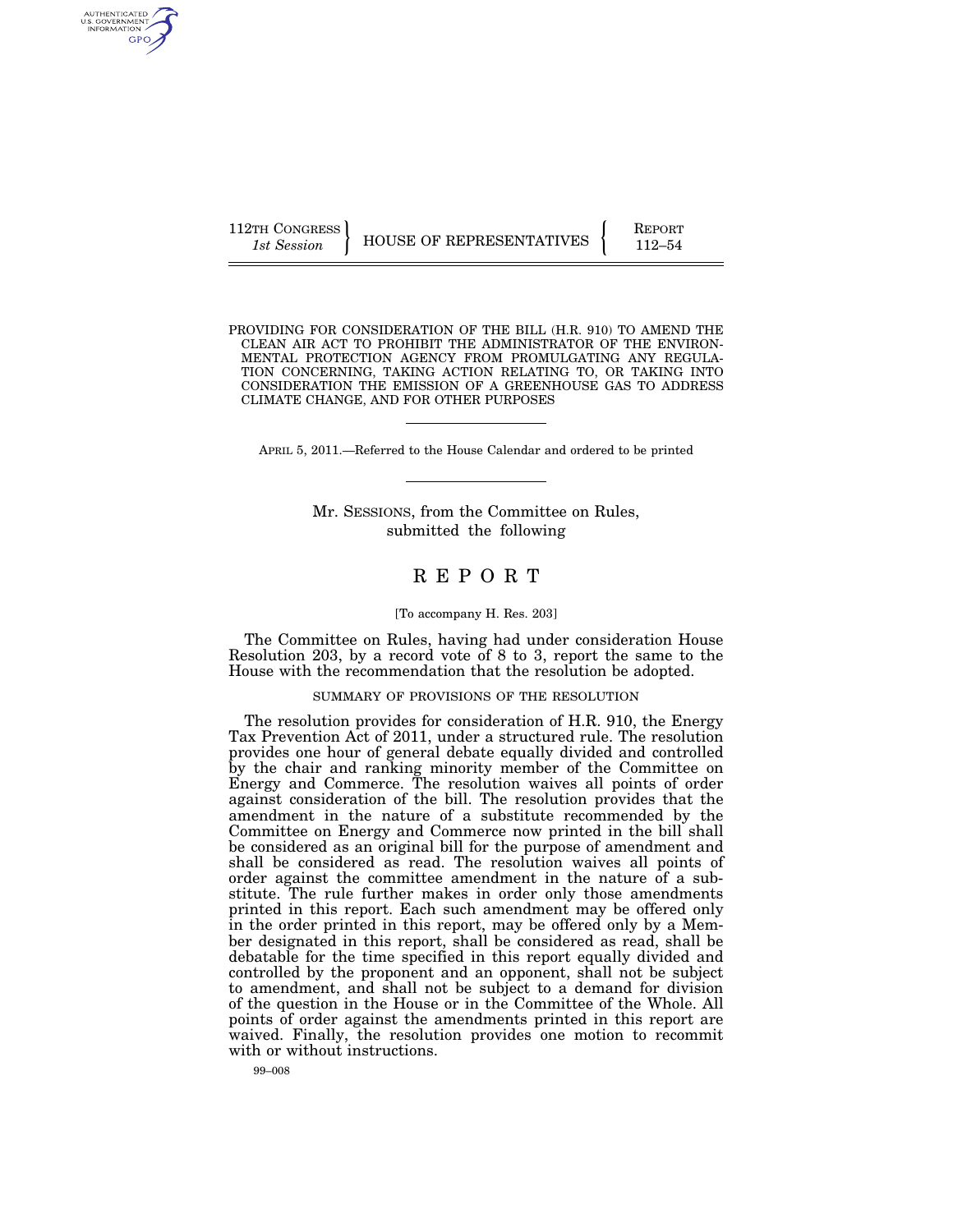### EXPLANATION OF WAIVERS

Although the resolution waives all points of order against consideration of the bill, the Committee is not aware of any points of order against its consideration. The waiver of all points of order are prophylactic.

The waiver of all points of order against the committee amendment in the nature of a substitute to H.R. 910 includes a waiver of clause 7 of rule XVI, prohibiting non-germane amendments. This waiver is necessary because the Committee on Energy and Commerce adopted an amendment in committee markup that was not germane to the bill.

Although the resolution waives all points of order against the amendments printed in this report, the Committee is not aware of any points of order against the amendments and therefore the waiver is prophylactic in nature.

### COMMITTEE VOTES

The results of each record vote on an amendment or motion to report, together with the names of those voting for and against, are printed below:

### *Rules Committee record vote No. 68*

Motion by Mr. McGovern to report an open rule. Defeated: 3–7.

| <b>Maiority Members</b> | Vote                                          | <b>Minority Members</b> | Vote              |
|-------------------------|-----------------------------------------------|-------------------------|-------------------|
|                         | Nav<br>Nav<br>Nav<br>Nay<br>Nay<br>Nav<br>Nav |                         | Yea<br>Yea<br>Yea |

### *Rules Committee record vote No. 69*

Motion by Mr. McGovern to amend the rule to make in order and provide the appropriate waivers for amendment #35, offered by Rep. McGovern (MA), Rep. Blumenauer (OR), and Rep. Welch (VT), which would reduce the federal deficit by \$40 billion by eliminating subsidies to oil companies. Defeated:  $3-\dot{8}$ .

| <b>Maiority Members</b> | Vote | <b>Minority Members</b> | Vote |
|-------------------------|------|-------------------------|------|
|                         | Nav  |                         | Yea  |
|                         | Nav  |                         | Yea  |
|                         | Nav  |                         | Yea  |
|                         | Nav  |                         |      |
|                         | Nav  |                         |      |
|                         | Nay  |                         |      |
|                         | Nav  |                         |      |
|                         | Nav  |                         |      |

## *Rules Committee record vote No. 70*

Motion by Mr. McGovern to amend the rule to make in order and provide the appropriate waivers for amendment #34, offered by Rep. Crowley (NY), which would eliminate the exception for the renewable fuel standard (ethanol) in the bill. Defeated: 3–8.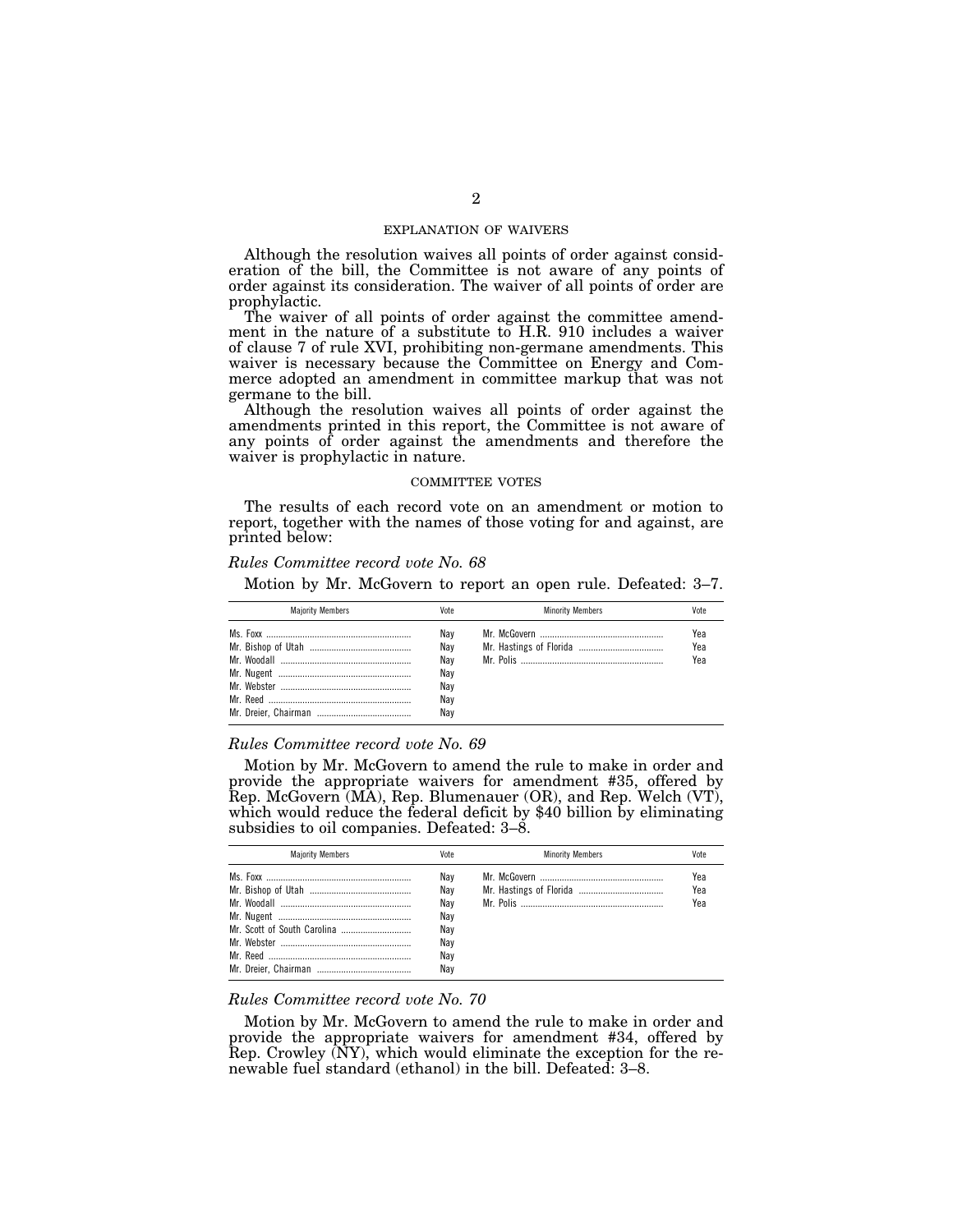| <b>Maiority Members</b> | Vote                                                 | <b>Minority Members</b> | Vote              |
|-------------------------|------------------------------------------------------|-------------------------|-------------------|
|                         | Nav<br>Nav<br>Nav<br>Nav<br>Nav<br>Nav<br>Nav<br>Nav |                         | Yea<br>Yea<br>Yea |

## *Rules Committee record vote No. 71*

Motion by Mr. Hastings of Florida to amend the rule to make in order and provide the appropriate waivers for amendment #29, offered by Rep. Cleaver (MO), which would have Congress accept the following findings of the 2004 report, African Americans and Climate Change: an Unequal Burden, stating global climate change will disproportionally burden communities of color. Defeated: 3–8.

| <b>Maiority Members</b> | Vote                                                 | <b>Minority Members</b> | Vote              |
|-------------------------|------------------------------------------------------|-------------------------|-------------------|
|                         | Nav<br>Nav<br>Nav<br>Nav<br>Nav<br>Nay<br>Nav<br>Nav |                         | Yea<br>Yea<br>Yea |

## *Rules Committee record vote No. 72*

Motion by Mr. Polis to amend the rule to make in order and provide the appropriate waivers for amendment #22, offered by Rep. Blumenauer (OR), Rep. Doggett (TX), and Rep. McDermott (WA), which would amend the Clean Air Act to prevent the Administrator of the Environmental Protection Agency from imposing an energy tax. Defeated: 3–8.

| <b>Maiority Members</b> | Vote | <b>Minority Members</b> | Vote |
|-------------------------|------|-------------------------|------|
|                         | Nav  |                         | Yea  |
|                         | Nav  |                         | Yea  |
|                         | Nav  |                         | Yea  |
|                         | Nay  |                         |      |
|                         | Nav  |                         |      |
|                         | Nay  |                         |      |
|                         | Nav  |                         |      |
|                         | Nav  |                         |      |

## *Rules Committee record vote No. 73*

Motion by Ms. Foxx to report the rule. Adopted: 8–3.

| <b>Maiority Members</b> | Vote                                                 | <b>Minority Members</b> | Vote              |
|-------------------------|------------------------------------------------------|-------------------------|-------------------|
|                         | Yea<br>Yea<br>Yea<br>Yea<br>Yea<br>Yea<br>Yea<br>Yea |                         | Nay<br>Nay<br>Nay |

3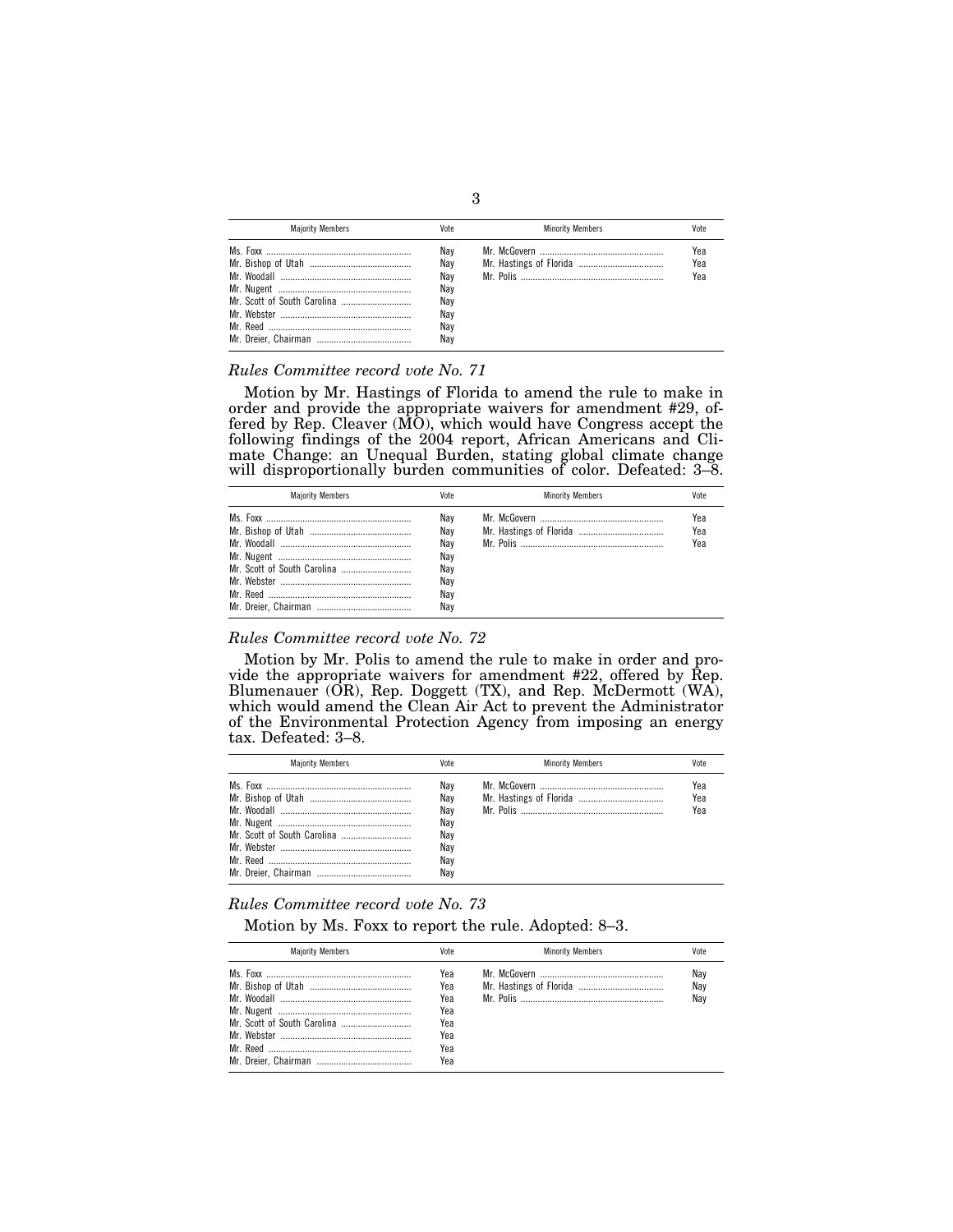1. Jackson Lee (TX): Would require an EPA study to determine the long term impact of a complete ban on their authority to regulate greenhouse gases. (10 minutes)

2. Jackson Lee (TX): Would insert a new section to provide considerations and procedures in finalizing greenhouse gas regulations. (10 minutes)

3. McNerney (CA): Would clarify that voluntary programs addressing climate change classify as exceptions to the bill's prohibitions. (10 minutes)

4. Cuellar (TX): Would amend the definition of greenhouse gas, to remove water vapor as a part of the definition, amend the act by striking the removal of existing EPA findings and rules, and exempt all auto standards from the legislation. (10 minutes)

5. Murphy, Christopher (CT): Would clarify that the Agency can continue to provide technical assistance to states taking action to limit greenhouse gas emissions. (10 minutes)

6. Waxman  $(C\breve{A})$ , DeGette  $(CO)$ , Inslee  $(WA)$ : Would add a new section with respect to Congressional Acceptance of Scientific Findings: Congress accepts the scientific findings of the Environmental Protection Agency that climate changes is occurring, is caused largely by human activities, and poses significant risks for public health and welfare. (10 minutes)

7. Quigley (IL): Would require GAO to report to Congress the results of a study of health care costs in the U.S. as affected by the elimination of EPA regulation under this Act, as compared to health care costs in the U.S. as would be affected by the EPA proceeding under their regulating authority as determined in Massachusetts v. EPA. (10 minutes)

8. Polis (CO): Would ensure the EPA Administrator can protect the public health in case of public health emergency. (10 minutes)

9. Markey, Edward (MA): Would ensure that any prohibition on or limitation to EPA's Clean Air Act authority contained in the bill would not apply to any action EPA could take to reduce demand for oil. (10 minutes)

10. Rush (IL): Would prevent the provisions of this act from going into effect until the EPA Administrator, in consultation with the Secretary of Defense, certifies that the consequences of not regulating greenhouse gas emissions, and its subsequent impact on climate change, including the potential to create sustained natural and humanitarian disasters and the ability to likely foster political instability where societal demands exceed the capacity of governments to cope, do not jeopardize American security interests at home or abroad. (10 minutes)

11. Doyle (PA), Ryan, Tim (OH): Would include a study to determine whether regulations of the Environmental Protection Agency under the Clean Air Act to address climate change, if not repealed or otherwise made unauthorized by section 2 of the bill, would cause greenhouse gas leakage and reduce the international competitiveness of United States producers of energy-intensive products. (10 minutes)

12. Kind (WI), Owens (NY): AMENDMENT IN THE NATURE OF A SUBSTITUTE Would codify the Environmental Protection Agency's Tailoring Rule in order to protect farms, small businesses,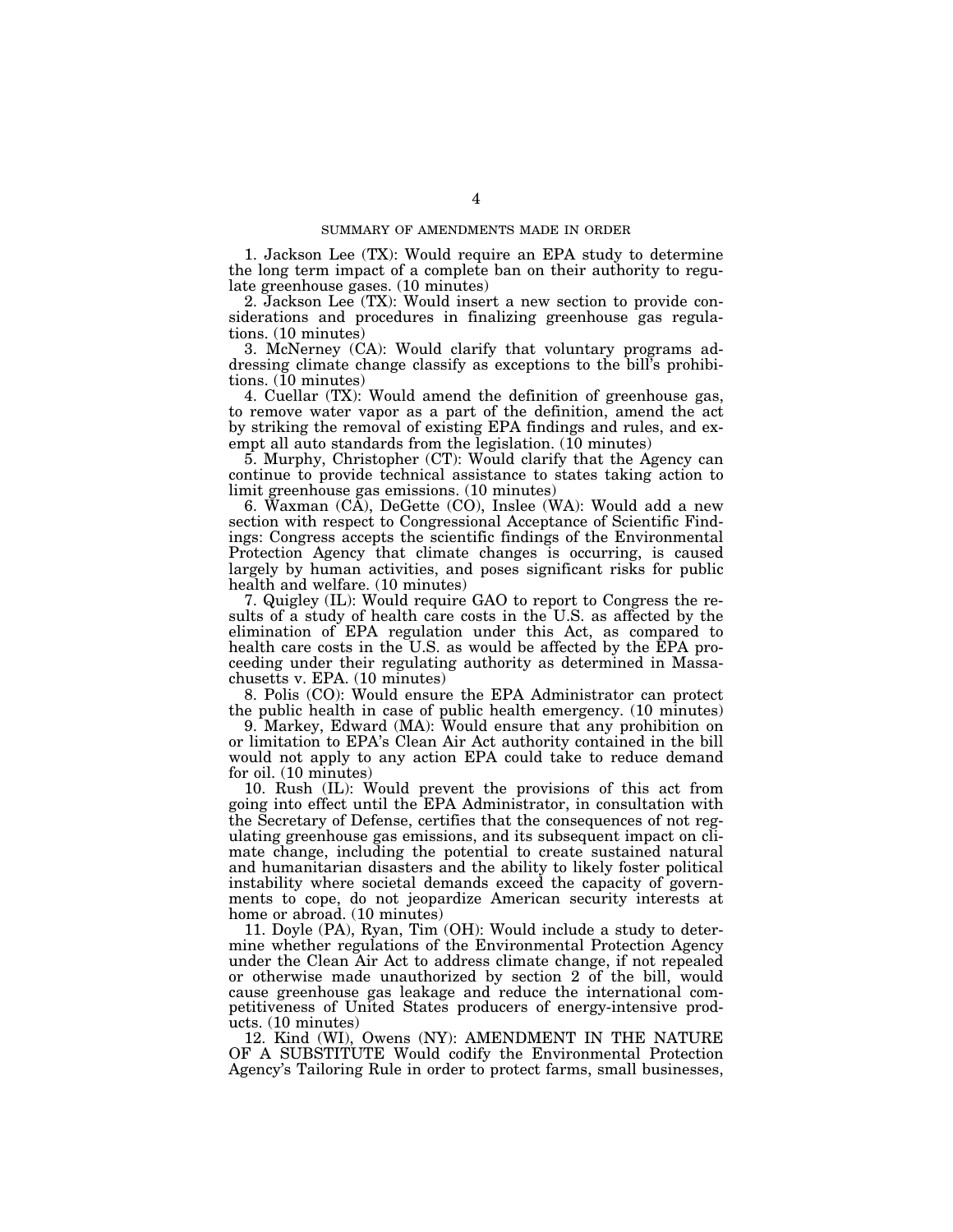and small- and medium-sized stationary sources from greenhouse gas regulation. (10 minutes)

### TEXT OF AMENDMENTS MADE IN ORDER

1. AN AMENDMENT TO BE OFFERED BY REPRESENTATIVE JACKSON LEE, SHEILA OF TEXAS OR HER DESIGNEE, DEBATABLE FOR 10 **MINUTES** 

Strike sections 2 and 3 of the bill, redesignate section 4 of the bill as section 3, and insert after section 1 of the bill the following section:

### **SEC. 2. STUDY AND REPORT.**

(a) STUDY.—In the interest of protecting national security, the Administrator of the Environmental Protection Agency shall conduct a study to determine—

(1) the long term impacts of the Environmental Protection Agency having no authority to regulate emissions of greenhouse gases;

(2) if there are alternatives to ensure compliance with the Clean Air Act; and

(3) best practices with respect to greenhouse gas regulation under the Clean Air Act.

(b) REPORT.—Not later than 60 days after the date of enactment of this Act, the Administrator of the Environmental Protection Agency shall submit to Congress a report on the results of the study under subsection (a), including any findings and recommendations.

2. AN AMENDMENT TO BE OFFERED BY REPRESENTATIVE JACKSON LEE, SHEILA OF TEXAS OR HER DESIGNEE, DEBATABLE FOR 10 MINUTES

Strike sections 2 and 3, redesignate section 4 as section 3, and insert after section 1 the following:

### **SEC. 2. CONSIDERATIONS AND PROCEDURES IN FINALIZING GREEN-HOUSE GAS REGULATIONS.**

In the interest of properly considering the importance of energy to the national security of the United States, before finalizing any greenhouse gas regulation the Administrator of the Environmental Protection Agency—

(1) shall provide a notice period of no less than 30 days specifically to the affected greenhouse gas producers proposed to be regulated and allow industry-specific comments to be submitted to the Administrator regarding the economic impact of the proposed regulation on the regulated industry; and

(2) provide an opportunity for the regulated industry to request and receive a 60-day extension of such comment period during which the Administrator shall conduct a study to be submitted to Congress regarding—

(A) the effect of the proposed regulation on the level of greenhouse gas reduction;

(B) the effect of the proposed regulation on energy production levels;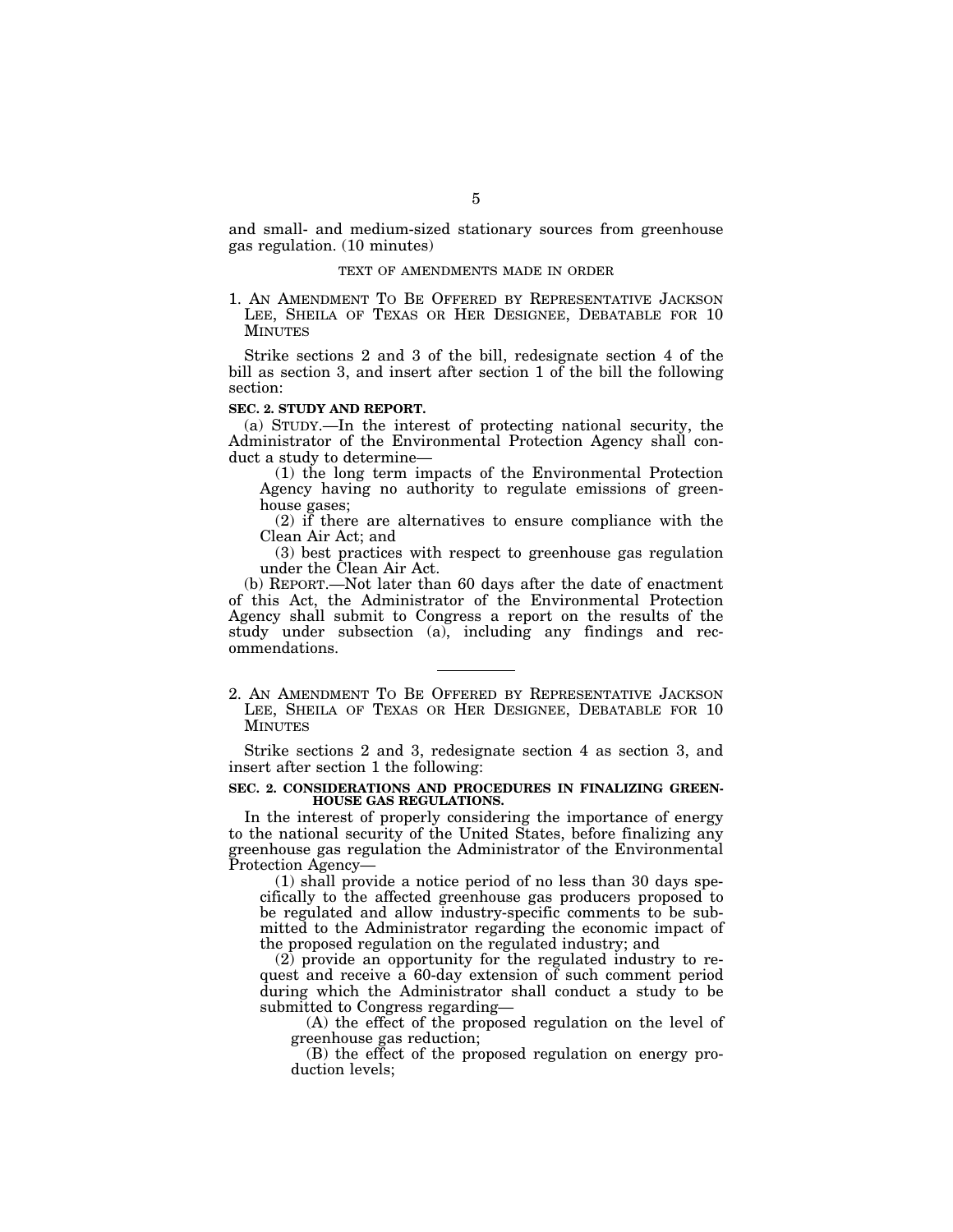(C) the feasibility of implementation of the regulation on the entities being regulated;

(D) the effect of the proposed regulation on the availability of energy to consumers; and

(E) the adverse environmental effects of delaying implementation of the proposed regulation.

3. AN AMENDMENT TO BE OFFERED BY REPRESENTATIVE MCNERNEY, JERRY OF CALIFORNIA OR HIS DESIGNEE, DEBATABLE FOR 10 MINUTES

In section 330(b)(2)(C) of the Clean Air Act, as added by section 2 of the bill, after ''demonstration programs'' insert ''and voluntary programs''.

4. AN AMENDMENT TO BE OFFERED BY REPRESENTATIVE CUELLAR, HENRY OF TEXAS OR HIS DESIGNEE, DEBATABLE FOR 10 MINUTES

In section 330 of the Clean Air Act, as added by section 2 of the bill, amend subsection (a) to read as follows:

"(a) DEFINITION.—In this section, the term 'greenhouse gas' means any of the following:

"(1) Carbon dioxide.

" $(2)$  Methane.

"(3) Nitrous oxide.

"(4) Hydrofluorocarbons.

"(5) Perfluorocarbons.

''(6) Sulfur hexafluoride.

In section 330(b) of the Clean Air Act, as added by section 2 of the bill—

 $(1)$  in paragraph  $(1)$ —

 $(A)$  in subparagraph  $(A)$ , strike "under this Act" and insert "under title I or title V of this Act"; and

(B) in subparagraph (B), strike ''The definition'' and insert "For purposes of title I and title V only, the definition'';

(2) in paragraph (2)(A), strike ''Notwithstanding paragraph (4)(B), implementation'' and insert ''Implementation''; and

(3) strike paragraph (4) and redesignate paragraph (5) accordingly.

Strike section 3 of the bill (and redesignate section 4 of the bill as section 3).

5. AN AMENDMENT TO BE OFFERED BY REPRESENTATIVE MURPHY, CHRISTOPHER OF CONNECTICUT OR HIS DESIGNEE, DEBATABLE FOR 10 MINUTES

Page 10, line 6, after subparagraph (C), insert the following new subparagraph:

''(D) TECHNICAL ASSISTANCE.—Nothing in this section shall be construed to limit the authority of the Adminisshall be construed to limit the authority of the Administrator to provide technical assistance to States or groups of States for the implementation of regulations those States have adopted or may adopt concerning the limitation of greenhouse gas emissions, including providing any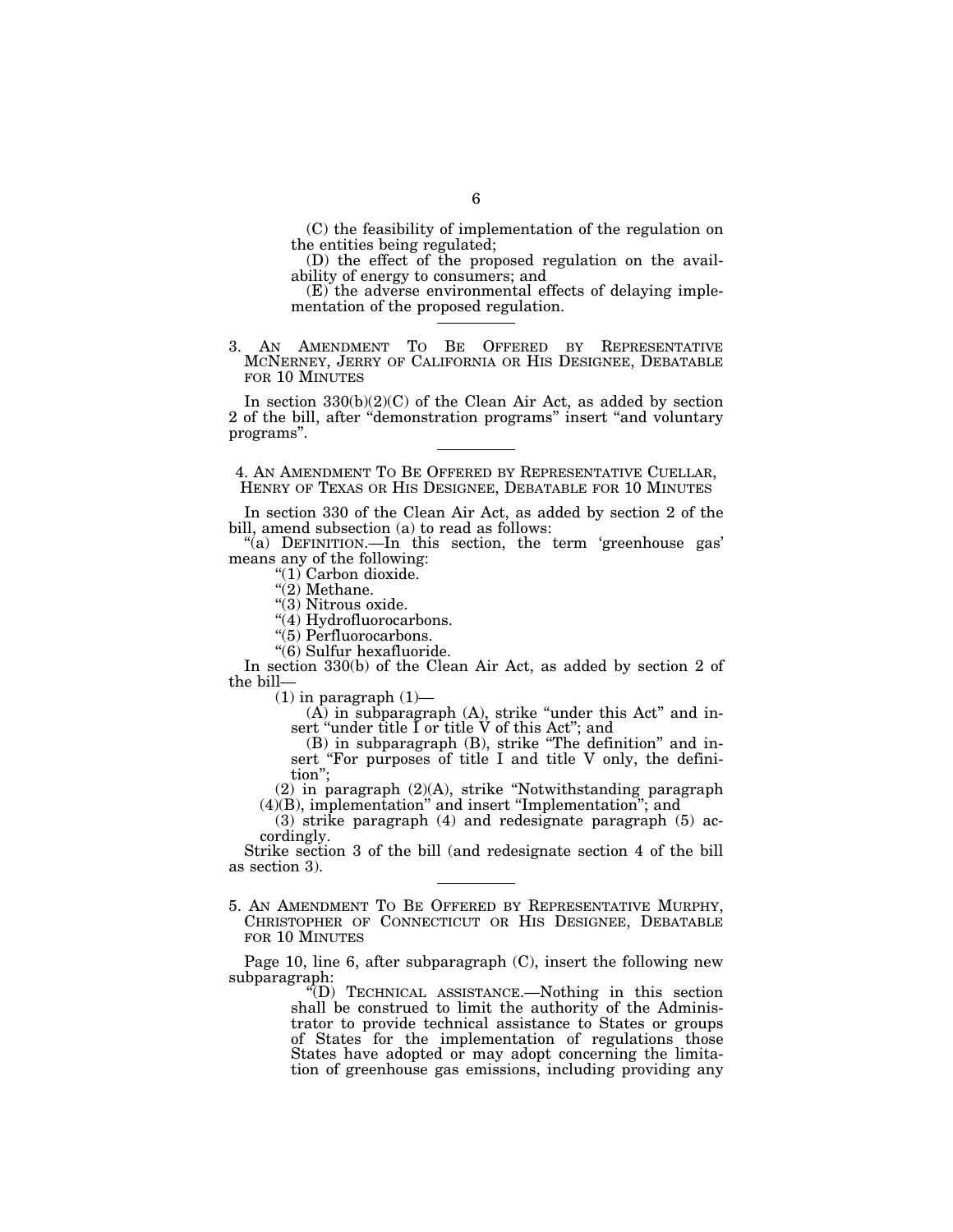data developed in accordance with the rules or actions repealed by subsection (b).''.

6. AN AMENDMENT TO BE OFFERED BY REPRESENTATIVE WAXMAN, HENRY OF CALIFORNIA OR HIS DESIGNEE, DEBATABLE FOR 10 MINUTES

At the end of the bill, add the following new section:

#### **SEC. 5. CONGRESSIONAL ACCEPTANCE OF SCIENTIFIC FINDINGS.**

Congress accepts the scientific findings of the Environmental Protection Agency that climate change is occurring, is caused largely by human activities, and poses significant risks for public health and welfare.

7. AN AMENDMENT TO BE OFFERED BY REPRESENTATIVE QUIGLEY, MIKE OF ILLINOIS OR HIS DESIGNEE, DEBATABLE FOR 10 MINUTES

At the end of the bill, add the following:

## **SEC. 5. GAO REPORT.**

Not later than one year after the date of enactment of this Act, the Comptroller General shall submit to Congress a report containing the results of a study of health care costs in the United States as affected by the elimination of Environmental Protection Agency regulation under this Act, as compared to health care costs in the United States as would be affected by the Environmental Protection Agency proceeding with regulation in its role as determined in *Massachusetts* v. *EPA* (549 U.S. 497 (2007)).

8. AN AMENDMENT TO BE OFFERED BY REPRESENTATIVE POLIS, JARED OF COLORADO OR HIS DESIGNEE, DEBATABLE FOR 10 MIN-**UTES** 

In section 330 of the Clean Air Act, as proposed to be added by section 2 of the bill, insert after subsection (a) the following (and redesignate the subsequent subsections accordingly):

''(b) TEMPORARY SUSPENSION FOR PUBLIC HEALTH EMER-GENCIES.—The Administrator may by rule, after public notice and comment, temporarily suspend the provisions of this section if—

''(1) a detailed analysis and review by the Administrator of the latest credible and peer-reviewed science shows ground level ozone will pose significant dangers to public health;

"(2) extreme weather events pose significant danger to public health;

 $\degree$ (3) an increase in food and waterborne pathogens pose significant danger to public health; or

''(4) there are other significant threats to public health.

9. AN AMENDMENT TO BE OFFERED BY REPRESENTATIVE MARKEY, EDWARD OF MASSACHUSETTS OR HIS DESIGNEE, DEBATABLE FOR 10 MINUTES

At the end of the bill, add the following new section: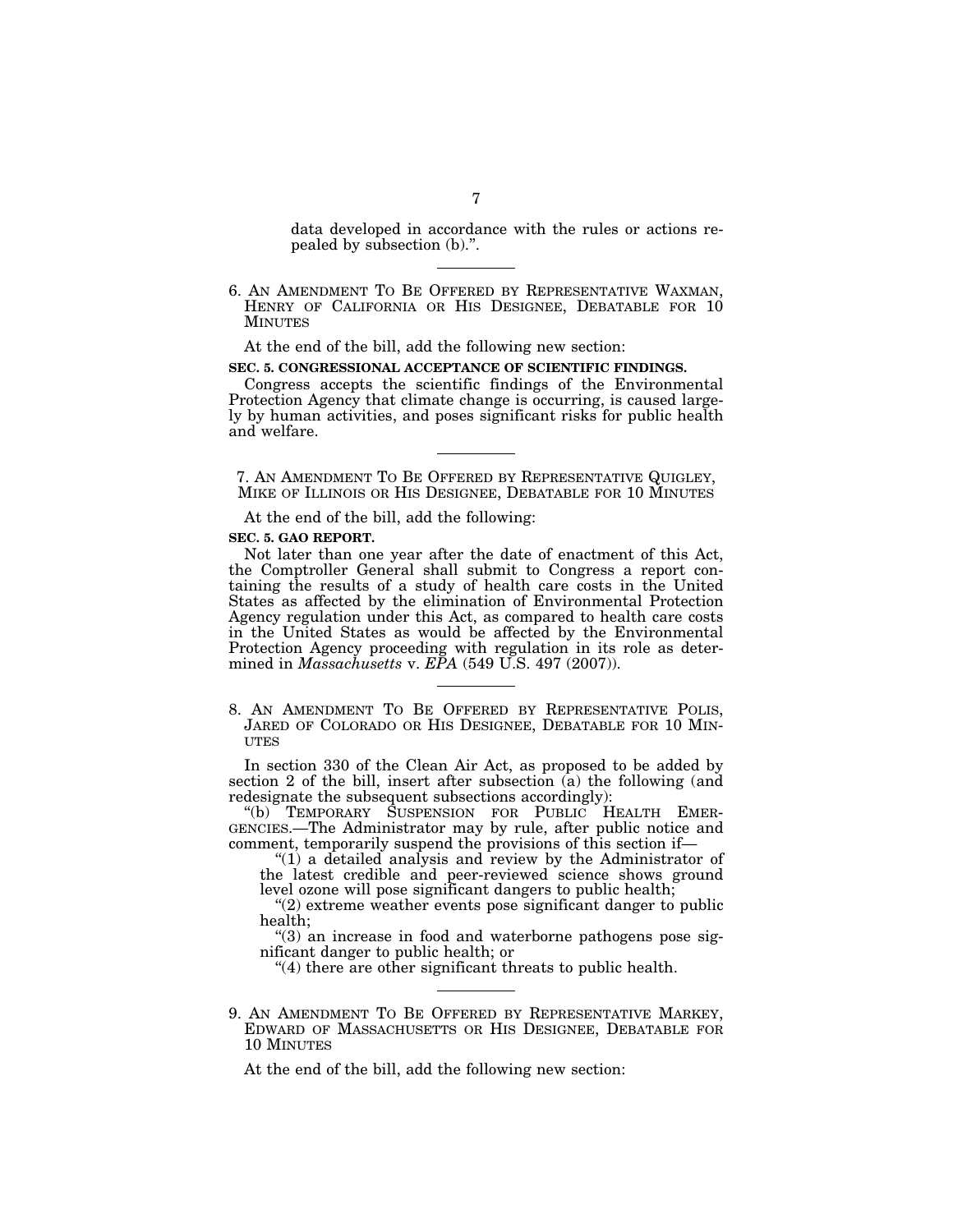#### **SEC. 5. REDUCING DEMAND FOR OIL.**

Notwithstanding any limitation on agency action contained in the amendment made by section 2 of this Act, the Administrator of the Environmental Protection Agency may use any authority under the Clean Air Act, as in effect prior to the date of enactment of this Act, to promulgate any regulation concerning, take any action relating to, or take into consideration the emission of a greenhouse gas to address climate change, if the Administrator determines that such promulgation, action or consideration will reduce demand for oil.

10. AN AMENDMENT TO BE OFFERED BY REPRESENTATIVE RUSH, BOBBY OF ILLINOIS OR HIS DESIGNEE, DEBATABLE FOR 10 MINUTES

At the end of the bill, add the following:

### **SEC. 5. LIMITATION ON APPLICABILITY.**

The provisions of this Act, and the amendments made by this Act, shall not apply until the Administrator of the Environmental Protection Agency, in consultation with the Secretary of Defense, certifies that the consequences of climate change, including its potential to create sustained natural and humanitarian disasters and its ability to foster political instability where societal demands exceed the capacity of governments to cope, do not jeopardize security interests of the United States at home or abroad.

11. AN AMENDMENT TO BE OFFERED BY REPRESENTATIVE DOYLE, MICHAEL OF PENNSYLVANIA OR HIS DESIGNEE, DEBATABLE FOR 10 MINUTES

At the end of the bill add the following:

**SEC. 5. STUDY ON EFFECT OF EPA CLIMATE CHANGE REGULATIONS ON INTERNATIONAL COMPETITIVENESS OF UNITED STATES PRODUCERS OF ENERGY-INTENSIVE PRODUCTS.** 

(a) STUDY.—Not later than 1 year after the date of the enactment of this Act, the Administrator of the Environmental Protection Agency shall—

(1) conduct a study to determine, with respect to the period beginning on such date of enactment and ending on December 31, 2016, the extent to which the regulations of the Environmental Protection Agency under the Clean Air Act to address climate change, if not repealed or otherwise made unauthorized by section 2 of this Act, would-

(A) cause greenhouse gas leakage; and

(B) reduce the international competitiveness of United States producers of energy-intensive products; and

(2) submit a report on the results of the study to the Congress, including recommendations for legislative, administrative, or other actions to mitigate—

(A) any greenhouse gas leakage identified pursuant to paragraph (1)(A); and

(B) any reduction in international competitiveness identified pursuant to paragraph  $(1)(B)$ .

(b) DEFINITIONS.—In this section:

(1) The term ''energy-intensive product'' means—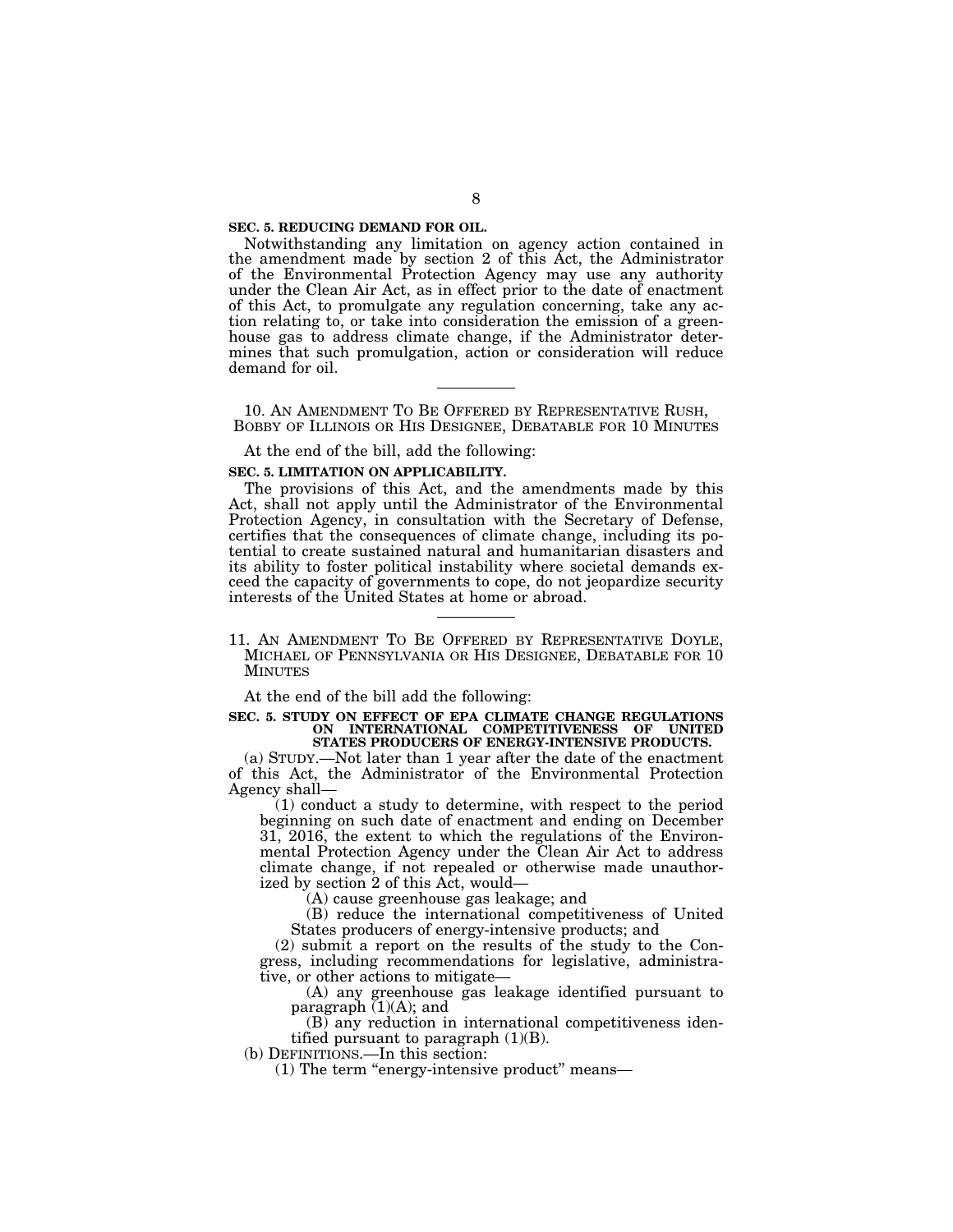(A) iron, steel, aluminum, cement, bulk glass, paper and pulp, chemicals, or industrial ceramics; or

(B) any other manufactured product which the Administrator of the Environmental Protection Agency determines—

(I) is sold in bulk for purposes of further manufacture; and

(ii) generates, in the course of the manufacture of the product, direct and indirect greenhouse gas emissions that are comparable (on an emissions-per-dollar basis) to emissions generated in the manufacture or production of products identified in subparagraph (A).

(2) The term ''greenhouse gas leakage'' means an increase in greenhouse gas emissions abroad because of the movement of the production of economic goods from the United States to other countries.

12. AN AMENDMENT IN THE NATURE OF A SUBSTITUTE TO BE OF- FERED BY REPRESENTATIVE KIND, RON OF WISCONSIN OR HIS DESIGNEE, DEBATABLE FOR 10 MINUTES

Strike all after the enacting clause and insert the following:

#### **SECTION 1. PROHIBITIONS AGAINST REGULATION OF GREENHOUSE GASES.**

The Clean Air Act (42 U.S.C. 7401 and following) is amended by adding the following new section after section 329:

### **''SEC. 330. PROHIBITIONS AGAINST REGULATION OF GREENHOUSE GASES.**

"(a) NEW SOURCE REVIEW.—<br>"(1) GENERAL RULE.—<br>"(A) EXCLUDING GREENHOUSE GAS EMISSIONS FROM PER-<br>MITTING APPLICABILITY DETERMINATIONS.—<br>"(i) For purposes of determining whether a sta-

tionary source is a 'major emitting facility' pursuant to section 169(1), such determination shall not be based on emissions of any air pollutant subject to regulation solely on the basis of such pollutant's contribution to global climate change.

"(ii) For purposes of determining whether a stationary source has undertaken 'construction' pursuant to section 165(a), such determination shall not be based on an increase in the amount of any air pollutant subject to regulation solely on the basis of such pollutant's contribution to global climate change, nor be based on resulting emissions of such an air pollutant not previously emitted.

''(B) EXCLUDING SMALL GREENHOUSE GAS SOURCES FROM PERMITTING REQUIREMENTS.—No requirement of sections 160 through 169 shall apply with respect to any greenhouse gas unless such gas is subject to regulation under this Act for reasons independent of its effects on global climate change or the gas is emitted by a source that is—

''(i) a new major emitting facility that will emit, or have the potential to emit, greenhouse gases in an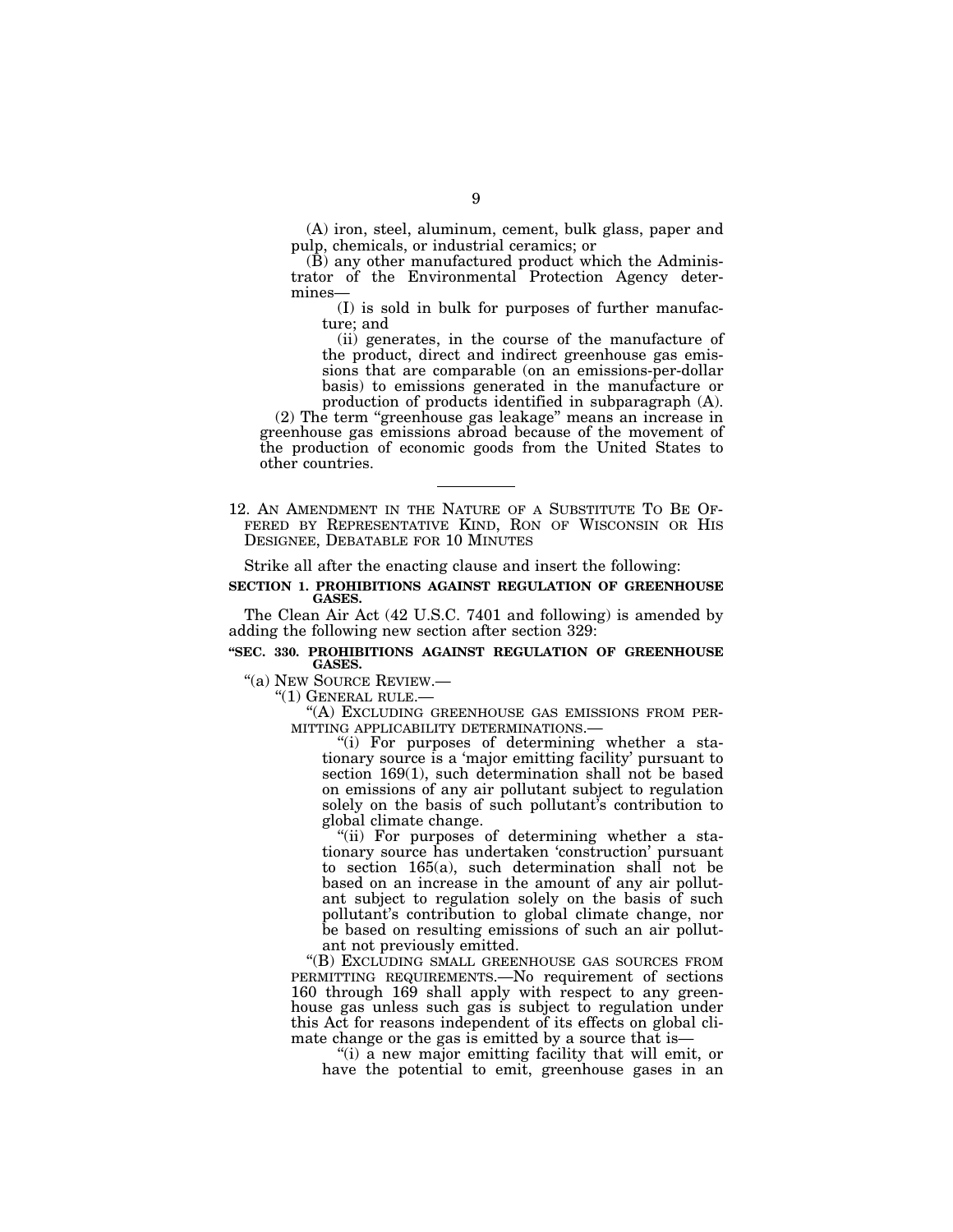amount of at least 75,000 tons carbon dioxide equivalent per year; or

''(ii) an existing major emitting facility that undertakes construction which increases the amount of greenhouse gases, or which results in emission of greenhouse gases not previously emitted, on a mass basis and by at least 75,000 tons carbon dioxide equivalent per year.

''(2) SPECIAL RULE.—Notwithstanding paragraph (1), as of July 1, 2011, for purposes of section 160 through 169, the term 'major emitting facility' shall include a stationary source—

"(A) that is—

"(i) a new stationary source that will emit, or have the potential to emit, greenhouse gases of at least 100,000 tons carbon dioxide equivalent per year (or such other quantity between  $50,000$  and  $100,000$  set by the Administrator by regulation effective no earlier than July 1, 2013); or

"(ii) an existing stationary source that emits greenhouse gases of at least 100,000 tons carbon dioxide equivalent per year (or such other quantity between 50,000 and 100,000 set by the Administrator by regulation effective no earlier than July 1, 2013) and that undertakes a physical change or change in the method of operation that will result in an emissions increase of greenhouse gases of at least 75,000 tons carbon dioxide equivalent per year (or such other quantity between 50,000 and 75,000 set by the Administrator by regulation effective no earlier than July 1, 2013); and

"(B) that has greenhouse gas emissions equal to or exceeding 250 tons per year mass emissions or, in the case of any of the types of stationary sources identified in section  $169(1)$ ,  $100$  tons per year mass emissions.

''(3) NONPROFIT INSTITUTIONS.—For purposes of section 169(1), no provision in this subsection shall include within the term 'major emitting facility' any new or modified facility which is a nonprofit health or educational institution which has been exempted by the state in which it is located.<br>"(b) TITLE V OPERATING PERMITS.—

"(1) GENERAL RULE.—Notwithstanding any provision of this title or title V, no stationary source shall be required to apply for, or operate pursuant to, a permit under title V, solely due to its status as a major source of greenhouse gases that are subject to regulation under this Act solely on the basis of their effect on global climate change.

''(2) SPECIAL RULE.—As of July 1, 2011, the provisions of paragraph (1) of this subsection shall not apply to any stationary source that emits or has the potential to emit at least 100,000 tons per year carbon dioxide equivalent (or such other quantity between 50,000 and 100,000 set by the Administrator by regulation effective no earlier than July 1, 2013).

"(c) DEFINITION OF GREENHOUSE GAS.—For purposes of this section, the term 'greenhouse gas' means the following:

''(1) Carbon dioxide.

 $''(2)$  Methane.